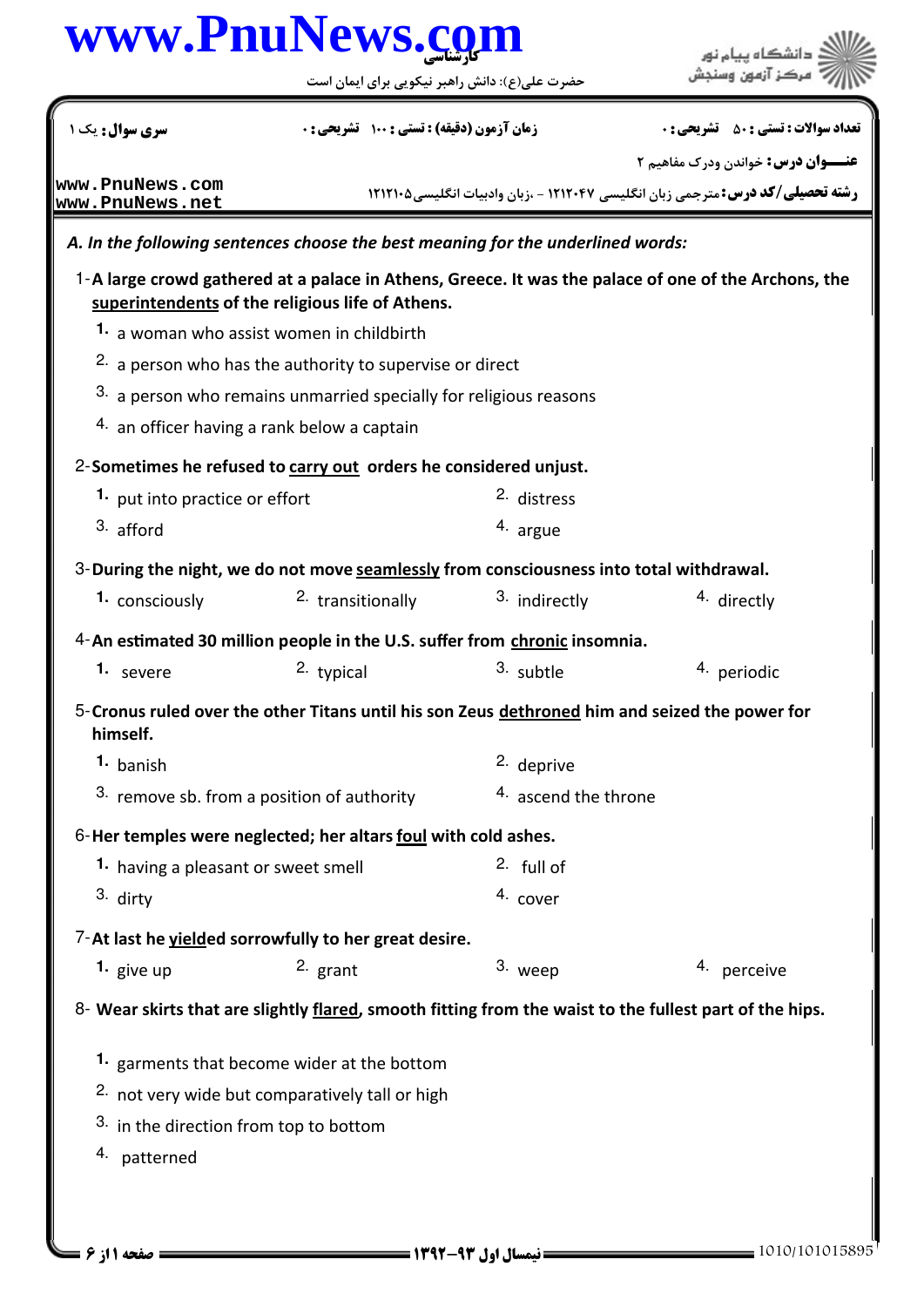| www.PnuNews.com                          |                                                                                                                                                      |                             |                                                                                                                                    |
|------------------------------------------|------------------------------------------------------------------------------------------------------------------------------------------------------|-----------------------------|------------------------------------------------------------------------------------------------------------------------------------|
|                                          | حضرت علی(ع): دانش راهبر نیکویی برای ایمان است                                                                                                        |                             |                                                                                                                                    |
| <b>سری سوال :</b> یک ۱                   | زمان آزمون (دقیقه) : تستی : 100 تشریحی : 0                                                                                                           |                             | <b>تعداد سوالات : تستي : 50 ٪ تشريحي : 0</b>                                                                                       |
| www.PnuNews.com<br>www.PnuNews.net       |                                                                                                                                                      |                             | <b>عنـــوان درس:</b> خواندن ودرک مفاهیم ۲<br><b>رشته تحصیلی/کد درس:</b> مترجمی زبان انگلیسی ۱۲۱۲۰۴۷ - ،زبان وادبیات انگلیسی1۲۱۲۱۰۵ |
|                                          | $9-$ As the pain increased, he banged his head in $\frac{1}{2}$ and frustration.                                                                     |                             |                                                                                                                                    |
| 1. failure                               | 2. disappointment                                                                                                                                    | 3. sadness                  | 4. torment                                                                                                                         |
| meditation.                              |                                                                                                                                                      |                             | 10-The result, which he announced after two years of seclusion in the Himalayas, was Transcendental                                |
| 1. pressure                              | 2. isolation                                                                                                                                         | 3. searching                | 4. education                                                                                                                       |
|                                          | 11-When the book was circulated, we were delighted to learn that other children were inspired to<br>write about their dreams during their free time. |                             |                                                                                                                                    |
| 1. aware                                 | 2. become happy                                                                                                                                      | 3. surprise                 | 4. associate                                                                                                                       |
|                                          | 12-The U.S. patent office accepted 101,860 patent applications during fiscal 1991.                                                                   |                             |                                                                                                                                    |
| 1. related to government or public money |                                                                                                                                                      | 2. disaster                 |                                                                                                                                    |
| $3.$ war                                 |                                                                                                                                                      | 4. election                 |                                                                                                                                    |
| from Lappland to eastern Siberia.        |                                                                                                                                                      |                             | 13-Skis, to permit travel over deep snow, were known aboriginally in the Old World in the arctic zone                              |
| 1. natively                              |                                                                                                                                                      | <sup>2.</sup> traditionally |                                                                                                                                    |
| 3. commonly                              |                                                                                                                                                      | <sup>4.</sup> generally     |                                                                                                                                    |
| heart disease.                           | 14-The good news is that moderate bouts of walking can substantially reduce the odds of dying of                                                     |                             |                                                                                                                                    |
| 1. probability                           | $2.$ rate                                                                                                                                            | 3. stamina                  | 4. occurrence                                                                                                                      |
|                                          | 15-The exercise provides "pondering time" and has proved to be a natural tranquillizer.                                                              |                             |                                                                                                                                    |
| 1. energizer                             |                                                                                                                                                      | <sup>2.</sup> fat-burner    |                                                                                                                                    |
| 3. pain-killer                           |                                                                                                                                                      | 4. memory enhancer          |                                                                                                                                    |
|                                          | 16-The density of your bones depends on how much you exercised and what you ate as a child.                                                          |                             |                                                                                                                                    |
| 1. strength                              | 2. resistance                                                                                                                                        | 3. compactness              | 4. gravity                                                                                                                         |
|                                          | 17-The provincial flag, adopted in 1948, preserves the old fleur-de-lis symbol of French kings.                                                      |                             |                                                                                                                                    |
| 1. royal                                 |                                                                                                                                                      | 2. aristocratic             |                                                                                                                                    |
| 3. governmental                          |                                                                                                                                                      | 4. insignia of France       |                                                                                                                                    |
| student.                                 | 18-These provided for a homogenous, smooth, two way flow of information between teacher and                                                          |                             |                                                                                                                                    |
| 1. curricular                            | $2.$ similar                                                                                                                                         | 3. sequential               | 4. conventional                                                                                                                    |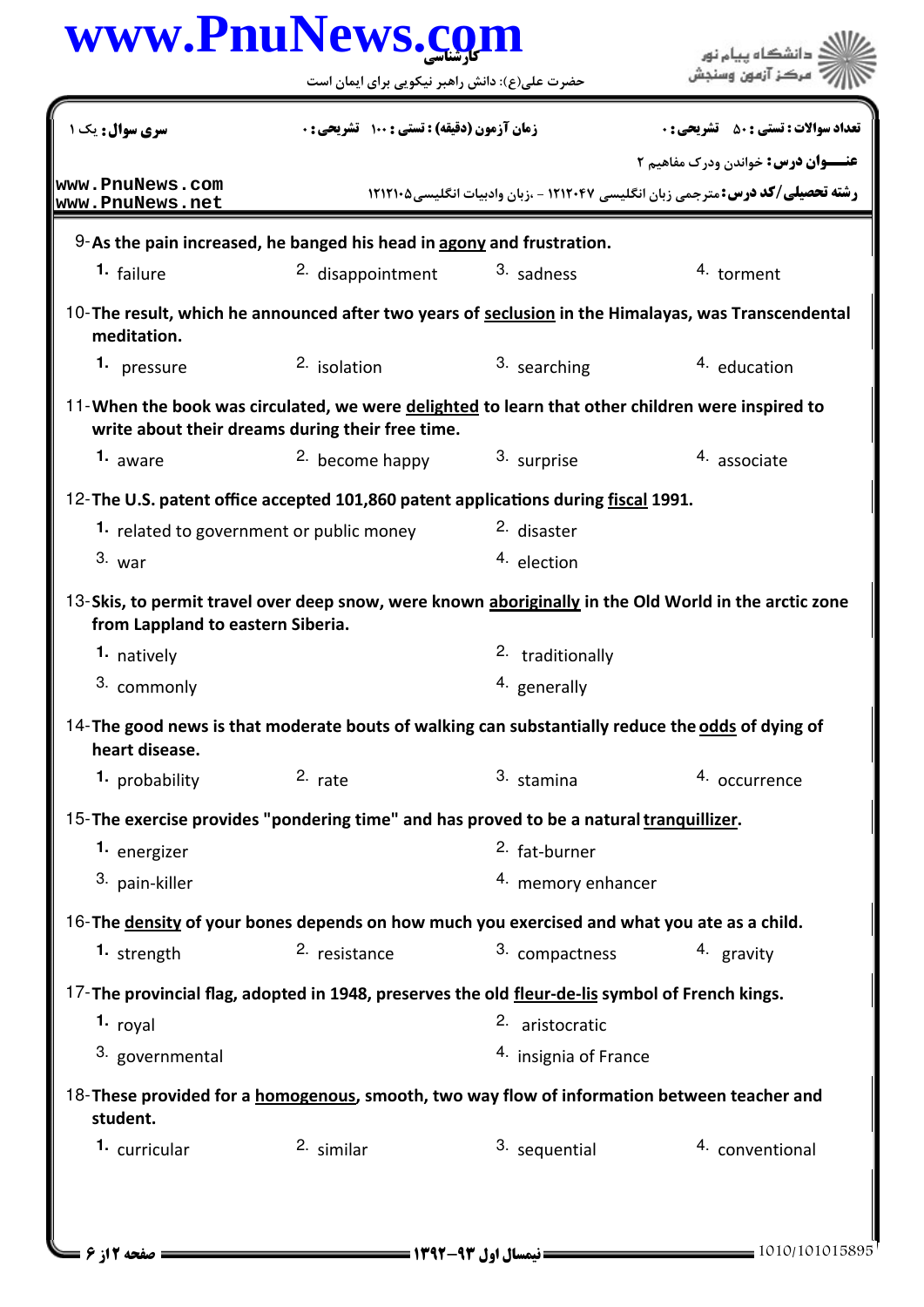|                                         | حضرت علی(ع): دانش راهبر نیکویی برای ایمان است                                                                                                    |                      |                                                                                                                                    |
|-----------------------------------------|--------------------------------------------------------------------------------------------------------------------------------------------------|----------------------|------------------------------------------------------------------------------------------------------------------------------------|
| <b>سری سوال :</b> یک ۱                  | زمان آزمون (دقیقه) : تستی : 100 تشریحی : 0                                                                                                       |                      | <b>تعداد سوالات : تستي : 50 ٪ تشريحي : 0</b>                                                                                       |
| www.PnuNews.com                         |                                                                                                                                                  |                      | <b>عنـــوان درس:</b> خواندن ودرک مفاهیم ۲<br><b>رشته تحصیلی/کد درس:</b> مترجمی زبان انگلیسی ۱۲۱۲۰۴۷ - ،زبان وادبیات انگلیسی1۲۱۲۱۰۵ |
| www.PnuNews.net                         |                                                                                                                                                  |                      |                                                                                                                                    |
| routine drudgery.                       | 19-After the initial challenge, most companies allow their computer programming to turn into the                                                 |                      |                                                                                                                                    |
| 1. shut down                            | $2.$ labour                                                                                                                                      | $3.$ form            | 4. convention                                                                                                                      |
|                                         | 20-There are actually over 500 extant versions of the tales in scores of languages.                                                              |                      |                                                                                                                                    |
| $1.$ old                                | 2. similar                                                                                                                                       | 3. different         | 4. surviving                                                                                                                       |
|                                         | 21-He does not understand his job, his boss, or himself. The boss comes under scrutiny as well.                                                  |                      |                                                                                                                                    |
| 1. ignorance                            |                                                                                                                                                  | 2. authority         |                                                                                                                                    |
| 3. harmony                              |                                                                                                                                                  | 4. close observation |                                                                                                                                    |
|                                         | 22- Nothing puts people more at ease than self-deprecating humor.                                                                                |                      |                                                                                                                                    |
| 1. self-criticizing                     | <sup>2.</sup> self-deceiving                                                                                                                     | 3. self-esteem       | 4. arrogance                                                                                                                       |
|                                         | 23-The ability to forgive is one of the most important survival skills we can cultivate.                                                         |                      |                                                                                                                                    |
| 1. $reach$                              | $2.$ enrich                                                                                                                                      | 3. clarify           | 4. encounter                                                                                                                       |
|                                         | 24-There are common, every day zaps and others so hurtful they leave us dizzy and upset.                                                         |                      |                                                                                                                                    |
| $1.$ shaky                              | 2. unstable                                                                                                                                      | 3. unsteady          | 4. all 1&2&3                                                                                                                       |
|                                         | 25-Singing remarks zap us every day, often when we're least prepared.                                                                            |                      |                                                                                                                                    |
| 1. to destroy or kill us if by shooting |                                                                                                                                                  | 2. involve           |                                                                                                                                    |
| 3. encounter                            |                                                                                                                                                  | 4. decline           |                                                                                                                                    |
|                                         | 26-The teacher chants in Sanskrit, then gives you your mantra, one of 17 available, based on your                                                |                      |                                                                                                                                    |
| temperament and profession.             |                                                                                                                                                  |                      |                                                                                                                                    |
| 1. physical structure                   |                                                                                                                                                  | 2. character         |                                                                                                                                    |
| 3. body temperature                     |                                                                                                                                                  | 4. environment       |                                                                                                                                    |
|                                         | 27-T.M people say that in order for you to learn how to meditate correctly, you need to have the<br>technique imparted to you by a T.M. teacher. |                      |                                                                                                                                    |
| 1. control                              |                                                                                                                                                  |                      | 2. think deeply about spiritual matters                                                                                            |
| 3. predict                              |                                                                                                                                                  | 4. convince          |                                                                                                                                    |
| fears.                                  | 28-Sharing books with young children is also a way of helping them learn to cope with childhood                                                  |                      |                                                                                                                                    |
| 1. deal with                            | 2. illustrate                                                                                                                                    | 3. dramatize         | 4. haunt                                                                                                                           |
|                                         | 29- With a ready smile and down-to-earth manner, the surgeon quickly put Jane at her ease.                                                       |                      |                                                                                                                                    |
| 1. humorous                             | 2. joyful                                                                                                                                        | 3. humiliating       | 4. realistic                                                                                                                       |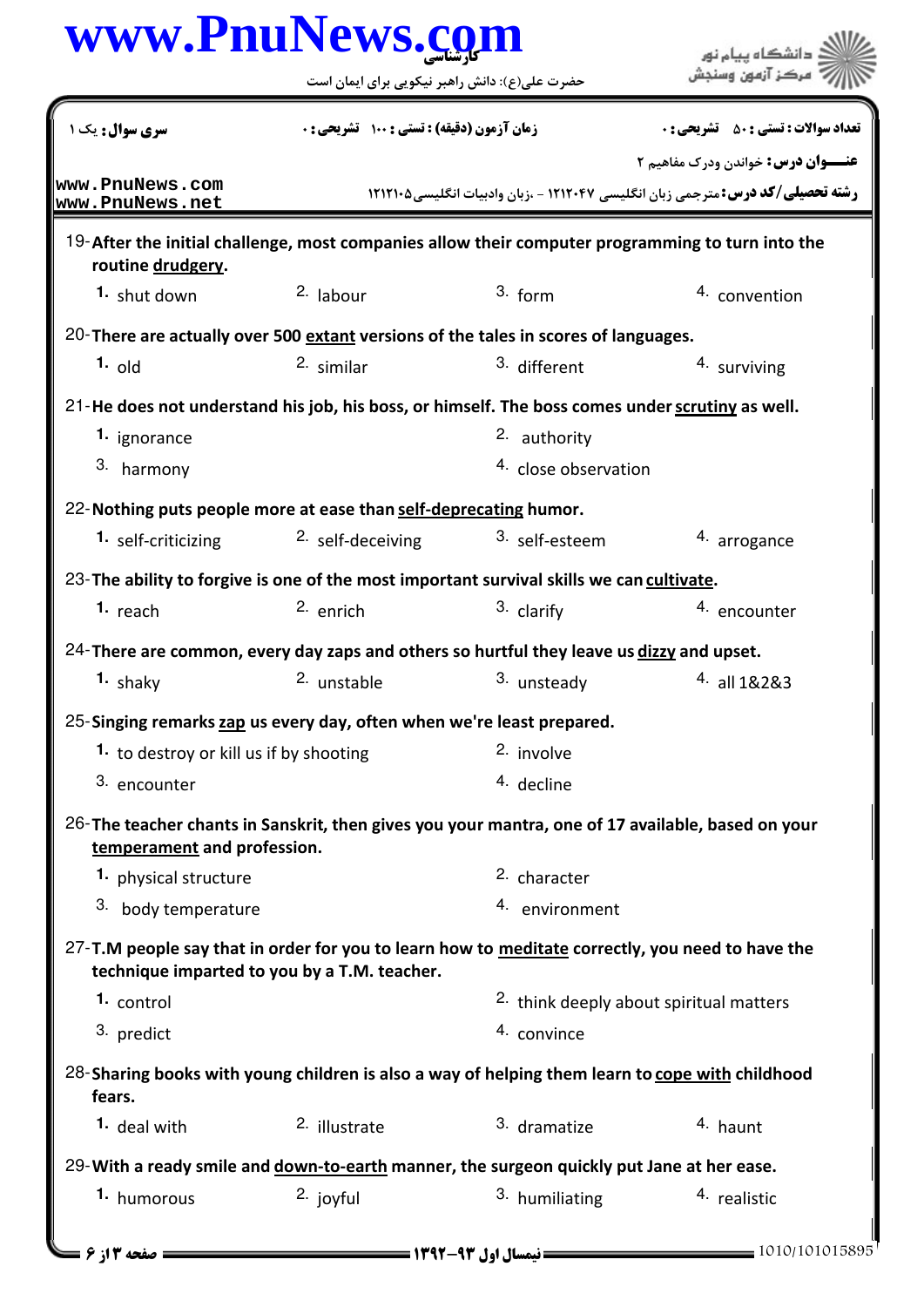حضرت علي(ع): دانش راهبر نيكويي براي ايمان است

| سری سوال: یک ۱                                                                                                                        | <b>زمان آزمون (دقیقه) : تستی : ۱۰۰ تشریحی: 0</b> |                         | <b>تعداد سوالات : تستي : 50 ٪ تشريحي : 0</b>                                                             |  |  |
|---------------------------------------------------------------------------------------------------------------------------------------|--------------------------------------------------|-------------------------|----------------------------------------------------------------------------------------------------------|--|--|
|                                                                                                                                       |                                                  |                         | <b>عنـــوان درس:</b> خواندن ودرک مفاهیم ۲                                                                |  |  |
| www.PnuNews.com<br>www.PnuNews.net                                                                                                    |                                                  |                         | <b>رشته تحصیلی/کد درس:</b> مترجمی زبان انگلیسی ۱۲۱۲۰۴۷ - ،زبان وادبیات انگلیسی۵۰۲۱۲۱۰                    |  |  |
| 30-If you still insist on a guffaw before getting into your talk, remember that an opening joke or story<br>must have a strong point. |                                                  |                         |                                                                                                          |  |  |
| 1. gibe                                                                                                                               |                                                  | <sup>2.</sup> hilarious |                                                                                                          |  |  |
| 3. give a noisy laugh                                                                                                                 |                                                  | 4. smile                |                                                                                                          |  |  |
| 31-An attempt is presently under way toabolish all use of English in Quebec.                                                          |                                                  |                         |                                                                                                          |  |  |
| 1. preserve                                                                                                                           | 2. represent                                     | 3. cancel               | 4. decline                                                                                               |  |  |
| the load.                                                                                                                             |                                                  |                         | 32- Not infrequently those who carried loads on their heads used a pad or ring to cushion and teady      |  |  |
| <sup>1.</sup> fasten                                                                                                                  | 2. stabilize                                     | $3.$ put on             | 4. dangle                                                                                                |  |  |
| Fill in the blanks with appropriate words of following options.                                                                       |                                                  |                         |                                                                                                          |  |  |
| to increase his output.                                                                                                               |                                                  |                         | 33-Many in industry continue to _______ to the belief that an increase in wages motivates the worker     |  |  |
| 1. follow closely $2.$ accord                                                                                                         |                                                  | 3. accept               | 4. adapt                                                                                                 |  |  |
| dorms with private rooms, improving work conditions, and cutting back on working hours.                                               |                                                  |                         | 34-Worried about the possible _________ on the company's reputation, however, Hitache is setting up      |  |  |
| 1. threats                                                                                                                            | 2. repercussion                                  | 3. trail                | 4. fortune                                                                                               |  |  |
| the early 1980s.                                                                                                                      |                                                  |                         | 35-The decrease, however, is only a slight ______ in the context of a dramatic rise in land prices since |  |  |
| 1. rise                                                                                                                               | 2. change                                        | $3.$ dip                | 4. line                                                                                                  |  |  |
| 36-The texture and color of a fabric will have an effect on how it appears on the ______.                                             |                                                  |                         |                                                                                                          |  |  |
| 1. <sub>size</sub>                                                                                                                    | 2. fashion                                       | 3. trimming             | 4. figure                                                                                                |  |  |
| 37-Thick mixture of flour, water, etc, ready to be baked into cookies, is _______.                                                    |                                                  |                         |                                                                                                          |  |  |
| $1.$ dough                                                                                                                            | $2.$ frosting                                    | 3. shortening           | 4. glazing                                                                                               |  |  |
| 38-Every where men journeyed to gaze_____ her with wonder and adoration.                                                              |                                                  |                         |                                                                                                          |  |  |
| 1. $upon$                                                                                                                             | 2. $_{\text{on}}$                                | $3.$ up                 | $4.$ in                                                                                                  |  |  |
| 39-A woman who helps women in childbirth is ________.                                                                                 |                                                  |                         |                                                                                                          |  |  |
| 1. maiden                                                                                                                             | 2. psychiatrist                                  | 3. midwife              | 4. ophthalmologist                                                                                       |  |  |
|                                                                                                                                       |                                                  |                         |                                                                                                          |  |  |
|                                                                                                                                       |                                                  |                         |                                                                                                          |  |  |
|                                                                                                                                       |                                                  |                         |                                                                                                          |  |  |

ے<br>جگہلات دانشگاہ پیام نور<br>جگہلات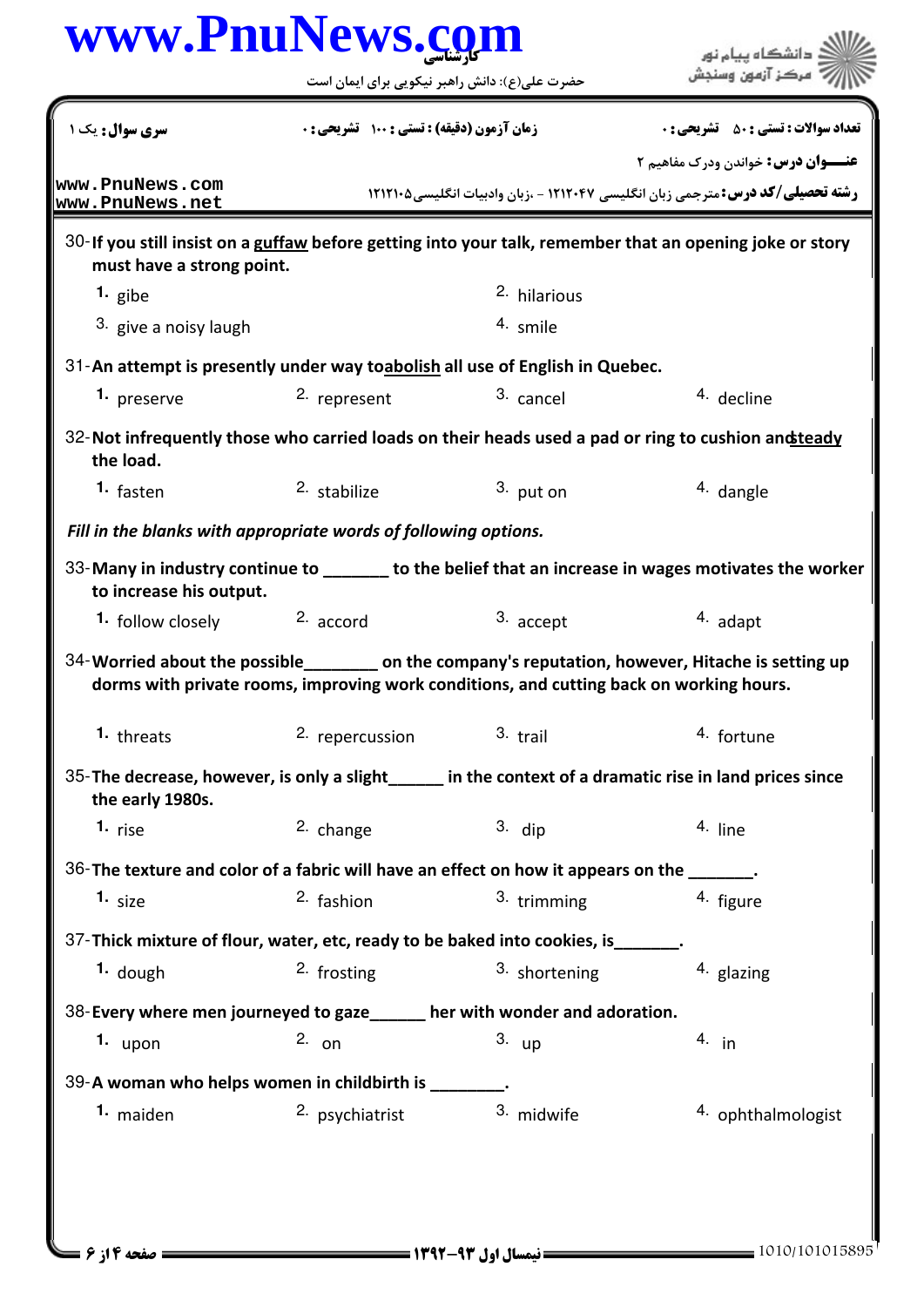حضرت علي(ع): دانش راهبر نيكويي براي ايمان است

| سری سوال: یک ۱                                                                  |                        | <b>زمان آزمون (دقیقه) : تستی : 100 تشریحی : 0</b> |                 | <b>تعداد سوالات : تستي : 50 ٪ تشريحي : 0</b>                                          |
|---------------------------------------------------------------------------------|------------------------|---------------------------------------------------|-----------------|---------------------------------------------------------------------------------------|
|                                                                                 |                        |                                                   |                 | <b>عنـــوان درس:</b> خواندن ودرک مفاهیم ۲                                             |
| www.PnuNews.com<br>www.PnuNews.net                                              |                        |                                                   |                 | <b>رشته تحصیلی/کد درس:</b> مترجمی زبان انگلیسی ۱۲۱۲۰۴۷ - ،زبان وادبیات انگلیسی4۲۱۲۱۰۵ |
| 40-"celibate" means                                                             |                        |                                                   |                 |                                                                                       |
| 1. take a person into one's arms as a sign of affection                         |                        |                                                   |                 |                                                                                       |
| 2. loving touch                                                                 |                        |                                                   |                 |                                                                                       |
| 3. member of religious community of men who live apart from the rest of society |                        |                                                   |                 |                                                                                       |
| 4. remaining unmarried specially for religious reasons                          |                        |                                                   |                 |                                                                                       |
| 41-Transcendental meditation means                                              |                        |                                                   |                 |                                                                                       |
| 1. eating no meat for religious reasons                                         |                        |                                                   |                 |                                                                                       |
| 2. remaining unmarried for religious reasons                                    |                        |                                                   |                 |                                                                                       |
| 3. victimizing material needs for religious reasons                             |                        |                                                   |                 |                                                                                       |
| 4. going beyond the limits of human knowledge, experience or reason             |                        |                                                   |                 |                                                                                       |
| 42-"The distance north or south of the equator." Is ______.                     |                        |                                                   |                 |                                                                                       |
| 1. longitude                                                                    | 2. altitude            |                                                   | 3. velocity     | 4. latitude                                                                           |
| 43-Expert in the study of human diet is ______.                                 |                        |                                                   |                 |                                                                                       |
| 1. colonist                                                                     | 2. sergeant            |                                                   | 3. nutritionist | 4. chronicler                                                                         |
| 44-"storm out" means to talk .                                                  |                        |                                                   |                 |                                                                                       |
| <b>1.</b> supportively                                                          | <sup>2.</sup> joyfully |                                                   | 3. angrily      | 4. insanely                                                                           |
| 45-"To hold in one's hand and use as a weapon" is definition of                 |                        |                                                   |                 |                                                                                       |
| 1. diffuse                                                                      | 2. yield               |                                                   | 3. wield        | 4. dethrone                                                                           |
|                                                                                 |                        |                                                   |                 |                                                                                       |
|                                                                                 |                        |                                                   |                 |                                                                                       |
|                                                                                 |                        |                                                   |                 |                                                                                       |
|                                                                                 |                        |                                                   |                 |                                                                                       |
|                                                                                 |                        |                                                   |                 |                                                                                       |
|                                                                                 |                        |                                                   |                 |                                                                                       |
|                                                                                 |                        |                                                   |                 |                                                                                       |
|                                                                                 |                        |                                                   |                 |                                                                                       |
|                                                                                 |                        |                                                   |                 |                                                                                       |
|                                                                                 |                        |                                                   |                 |                                                                                       |
|                                                                                 |                        |                                                   |                 |                                                                                       |
|                                                                                 |                        |                                                   |                 |                                                                                       |